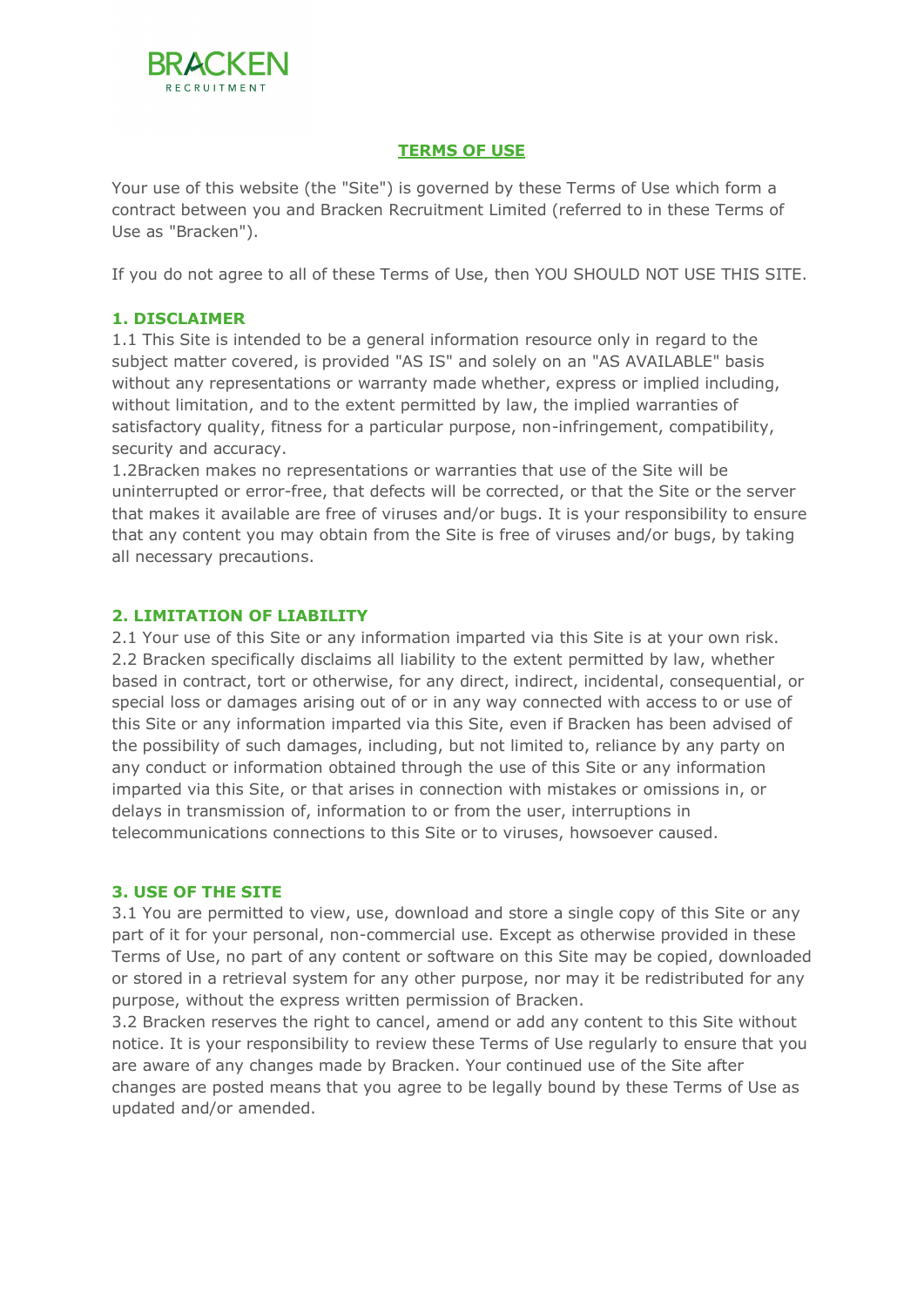

## **4. TRADE MARKS**

4.1 Unauthorized use of any Bracken trade mark, service mark or logo may be a violation of trade mark law.

## **5. COPYRIGHT**

5.1 This Site is protected by copyright law. Except as set out in Clause 3 above, you may not:

(a) use, download, disseminate, modify, or distribute the design or layout of the Site, or individual sections of the design or layout of the Site or Bracken logos;

(b) reproduce part or all of the contents of the Site in any form, including by framing;

(c) create any derivative work based on the Site and/or its content;

(d) incorporate the Site into other websites, electronic retrieval systems or publications.

## **6. LINKS TO AND FROM OTHER WEBSITES**

6.1 This Site may contain links to Internet sites operated by other parties, provided by Bracken as a convenience to users. You acknowledge and agree that the linked sites are not under the control of Bracken, and Bracken is not responsible for the content available on any other Internet sites linked to the Site. Such links do not imply Bracken's endorsement of material on any other site and Bracken disclaims all liability with regard to your access to such linked Internet sites. Access to any other Internet sites linked to this Site is at your own risk.

6.2 No links to this Site may be included in any other website without the prior written permission of Bracken.

# **7. YOUR CONDUCT**

7.1 You agree not to participate in a denial-of-service attack against this Site, any other site owned or operated by Bracken, nor against any other site or computer environment by using this Site, nor to attempt to or actually disrupt or impair this Site, nor to collect or attempt to collect any information of others, nor to engage in any screen scraping or data acquisition and consolidation, and not to otherwise engage in any unlawful or prohibited activity in regards to this Site.

#### **8. VIOLATIONS**

8.1 Bracken reserves the right to seek all remedies available at law and in equity for violations of these Terms of Use, including the right to block access from a particular Internet address to the Site.

#### **9. SEVERANCE**

9.1 If any of these terms are determined to be illegal, invalid or otherwise unenforceable by reason of the laws of any state or country in which these terms are intended to be effective, then to the extent and within the jurisdiction in which that term is illegal, invalid or unenforceable, it shall be severed and deleted from these terms and the remaining terms shall survive, remain in full force and effect and continue to be binding and enforceable.